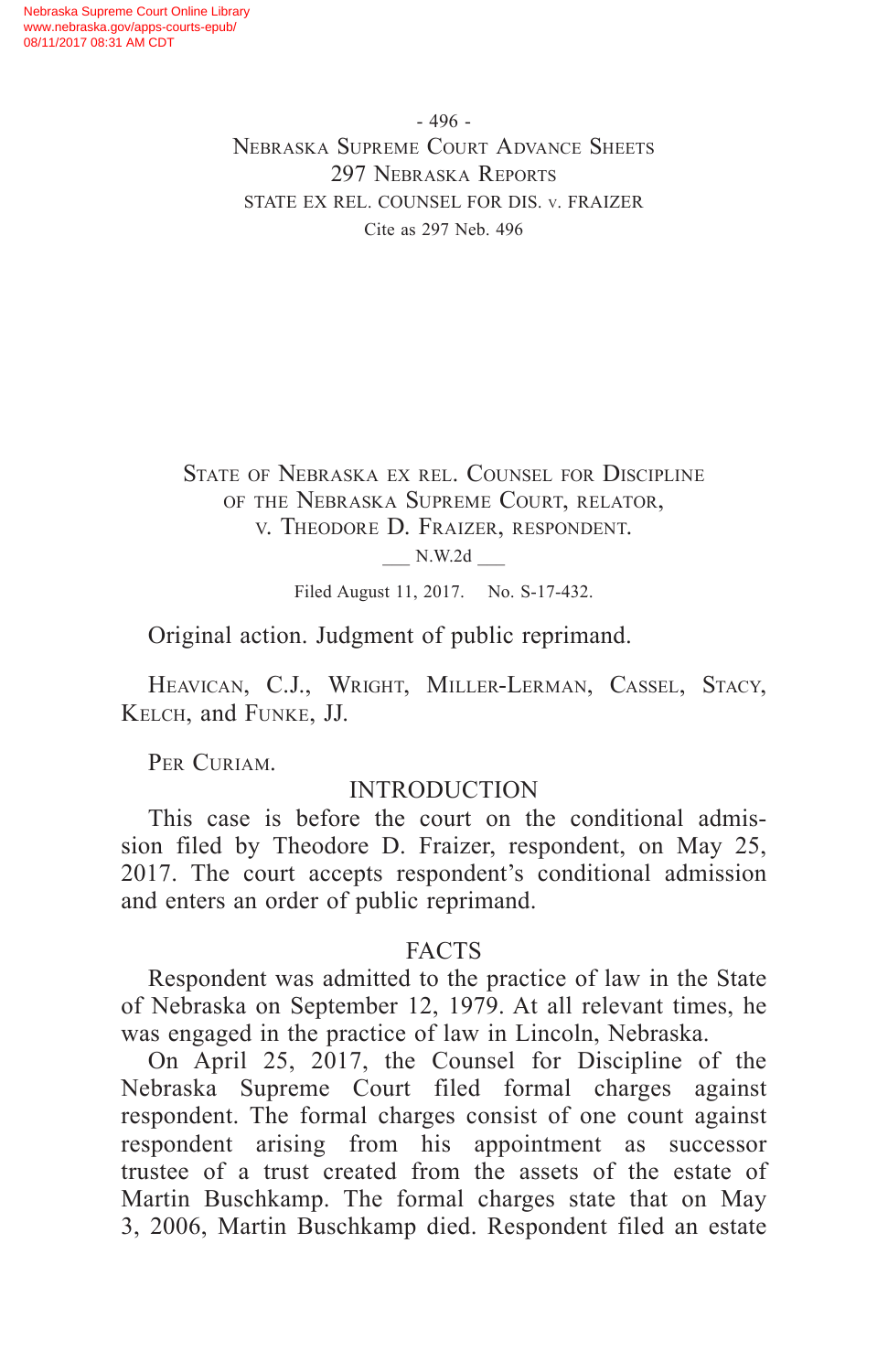proceeding in the county court for Lancaster County, Nebraska, on May 12. The Buschkamp estate was closed in May 2009, and the remaining assets were transferred to the Martin Buschkamp Trust ("Buschkamp Trust"). In August 2013, respondent accepted an appointment as successor trustee of the Buschkamp Trust.

At some point, a beneficiary of the Buschkamp Trust filed a grievance against respondent with the Council for Discipline alleging that respondent failed to timely conclude all matters related to the Buschkamp Trust and failed to make a timely distribution of its remaining assets. In his response to the grievance, respondent acknowledged that he had not been diligent in finalizing the Buschkamp Trust matters, and he stated, "[The beneficiary] is correct that I have let the remaining aspects of the matter linger too long. . . ." He stated that he would be responsible for any interest or penalties.

Respondent ultimately completed the matters related to the Buschkamp estate and the Buschkamp Trust. All funds were distributed to the beneficiaries.

The formal charges allege that by his actions, respondent violated his oath of office as an attorney, Neb. Rev. Stat. § 7-104 (Reissue 2012), and Neb. Ct. R. of Prof. Cond. §§ 3-501.3 (diligence) and 3-508.4 (misconduct).

On May 25, 2017, respondent filed a conditional admission pursuant to Neb. Ct. R. § 3-313(B) of the disciplinary rules, in which he conditionally admitted that he violated his oath of office as an attorney and professional conduct rules §§ 3-501.3 and 3-508.4(a). In the conditional admission, respondent knowingly does not challenge or contest the truth of the matters conditionally asserted and waived all proceedings against him in exchange for a public reprimand.

The proposed conditional admission included a declaration by the Counsel for Discipline, stating that respondent's proposed discipline is appropriate and consistent with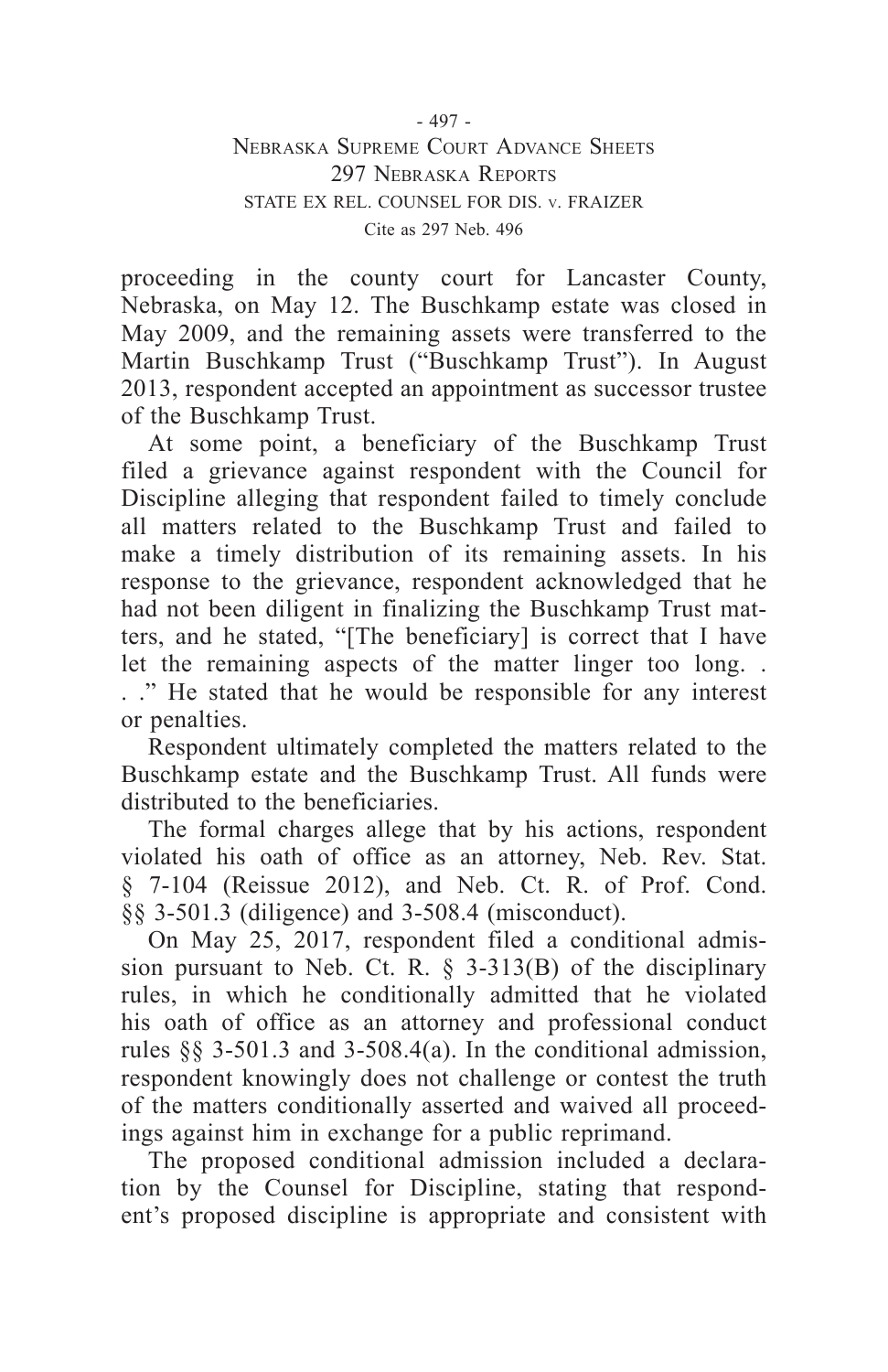- 498 - Nebraska Supreme Court Advance Sheets 297 NEBRASKA REPORTS STATE EX REL. COUNSEL FOR DIS. v. FRAIZER Cite as 297 Neb. 496

sanctions imposed in other disciplinary cases with similar acts of misconduct.

# ANALYSIS

Section 3-313, which is a component of our rules governing procedures regarding attorney discipline, provides in pertinent part:

(B) At any time after the Clerk has entered a Formal Charge against a Respondent on the docket of the Court, the Respondent may file with the Clerk a conditional admission of the Formal Charge in exchange for a stated form of consent judgment of discipline as to all or part of the Formal Charge pending against him or her as determined to be appropriate by the Counsel for Discipline or any member appointed to prosecute on behalf of the Counsel for Discipline; such conditional admission is subject to approval by the Court. The conditional admission shall include a written statement that the Respondent knowingly admits or knowingly does not challenge or contest the truth of the matter or matters conditionally admitted and waives all proceedings against him or her in connection therewith. If a tendered conditional admission is not finally approved as above provided, it may not be used as evidence against the Respondent in any way.

Pursuant to § 3-313, and given the conditional admission, we find that respondent knowingly does not challenge or contest the matters conditionally admitted. We further determine that by his conduct, respondent violated conduct rules §§ 3-501.3 and 3-508.4 and his oath of office as an attorney licensed to practice law in the State of Nebraska. Respondent has waived all additional proceedings against him in connection herewith. Upon due consideration, the court approves the conditional admission and enters the orders as indicated below.